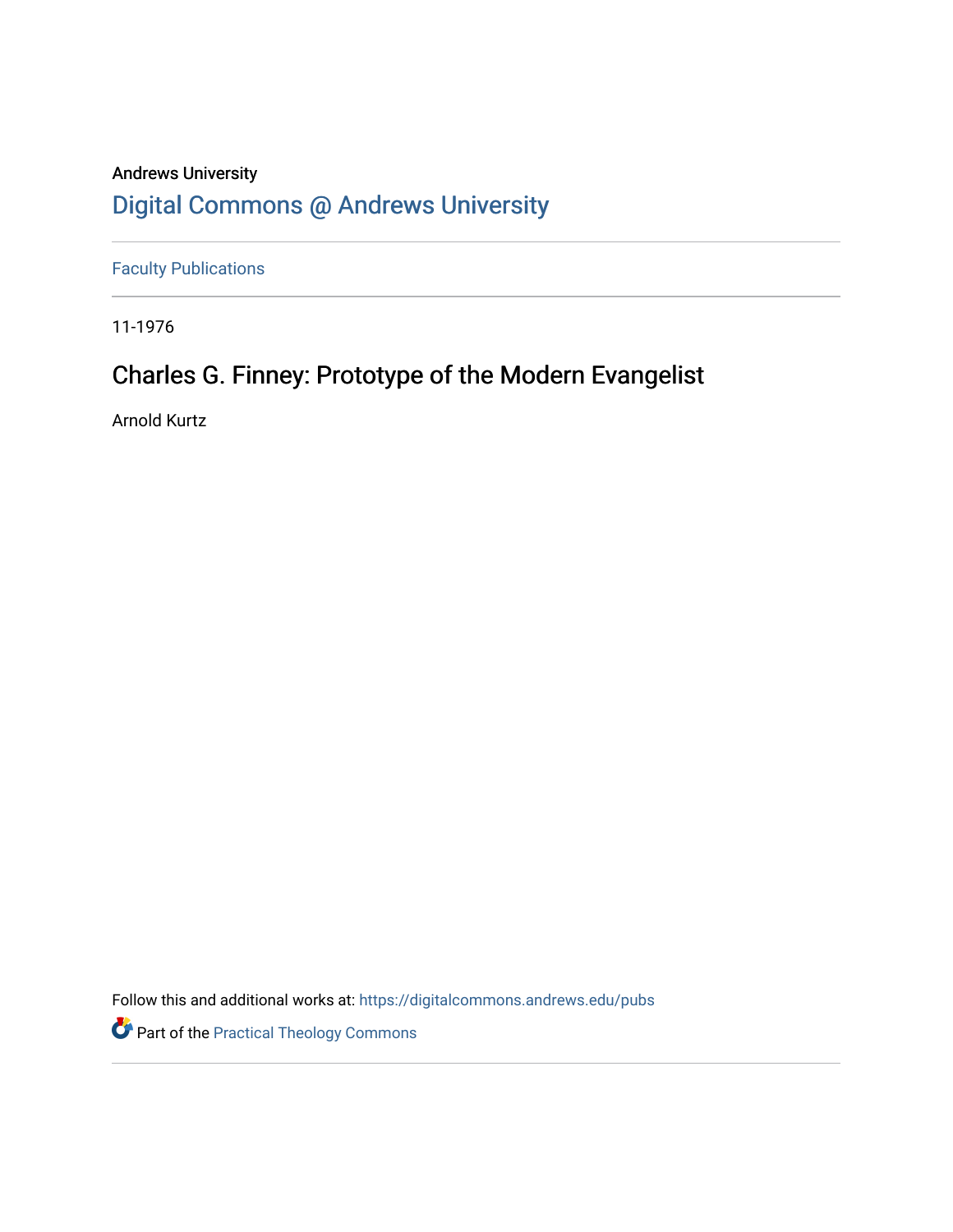

WHEN CHARLES Grandison Finney left his law office in 1821 to devote his life to the gospel ministry he inaugurated a new era in American revivalism. Not only did he develop new techniques for promoting conversions<br>and a new style for pulpit oratory but he transformed the whole philosophy and process of evangelism.

It has been said "evangelism entered modernity with him."<sup>1</sup> It was Finney who originated many of the methods used by such famous revivalists as Moody, Chapman, and Mills, who in turn passed them on to be adapted later by men such as Billy Sunday and Billy Graham

It is the purpose of this study to review Finney's contribution, especially from the standpoint of these "new measures," as they came to be termed.

#### **Finney's "New Measures"**

In 1835 Finney published his Lectures on Revival, a careful delineation of the means and measures for promoting revivals that had been developed in thirteen years of extensive preaching experience and shrewd observation.

In the first lecture Finney asserted with the finality of a physicist defining a law of leverage that a revival "is a purely philosophical result of the right use of<br>the constitutional means,"<sup>2</sup> and by philosophical he meant scientific. Though these means seem common now,

12/The Ministry/November, 1976

ARNOLD KURTZ

Arnold Kurtz. Ph.D., is professor of church organization at Andrews University. **Berrien Springs.** Michigan.

they were new in Finney's time and aroused considerable resistance, especially among the Presbyterian and Congregational clergy. The Princeton reviewer of the Lectures. Professor Albert Dod, declared that through Finney's experiments with the efficacy of different measures ... the house of God becomes transformed into a kind of laboratory."<sup>3</sup>

The most prominent "new measures" were  $(1)$  basing sermons on sound oratorical and psychological principles, (2) protracted meetings, (3) securing decisions by the use of the "anxious seat,"  $(4)$  using music to give the audience a sense of participation and to put them in the proper frame of mind, (5) advertising the time and the place of the meetings.  $(6)$  allowing women to pray in public in the presence of men, and  $(7)$  praying for people by name in open meetings.

### **Revival Preaching**

To be practical, said Finney, revival preaching had to attract attention. To do this it had to be exciting. It had to suit the tastes of the age, to reach the understanding of common people, and to produce an active response on the part of the auditor.

"We must have exciting powerful preaching, or the devil will have the people except for what the Methodists can save," he said. Few Presbyterian ministers in recent years, he continued, "have gathered so large assemblies or won so many souls" as the Methodists simply because they failed to see that "the character of the age is changed." Instead of conforming to the new age many ministers still "retain the same stiff, dry, prosing style of preaching that answered half a century ago." What was needed was a "plain, pointed, and simple but warm and animated mode of preaching."<sup>4</sup> Ministers educated at the eastern seminaries were taught to write out their sermons and to make them "literary essays," in which the artificial rhetoric of classical antiquity replaced the natural eloquence that came from burning conviction. "No doubt written sermons have done a great deal of good, but they can never give to the gospel its great power."<sup>5</sup>

"They used to complain," Finney wrote in his *Memoirs* in reference to collegeeducated ministers, "that I let down the<br>dignity of the pulpit; that I was a disgrace to the ministerial profession; that I talked like a lawyer at the bar; that I talked to the people in a colloquial manner; that I said 'you' instead of preaching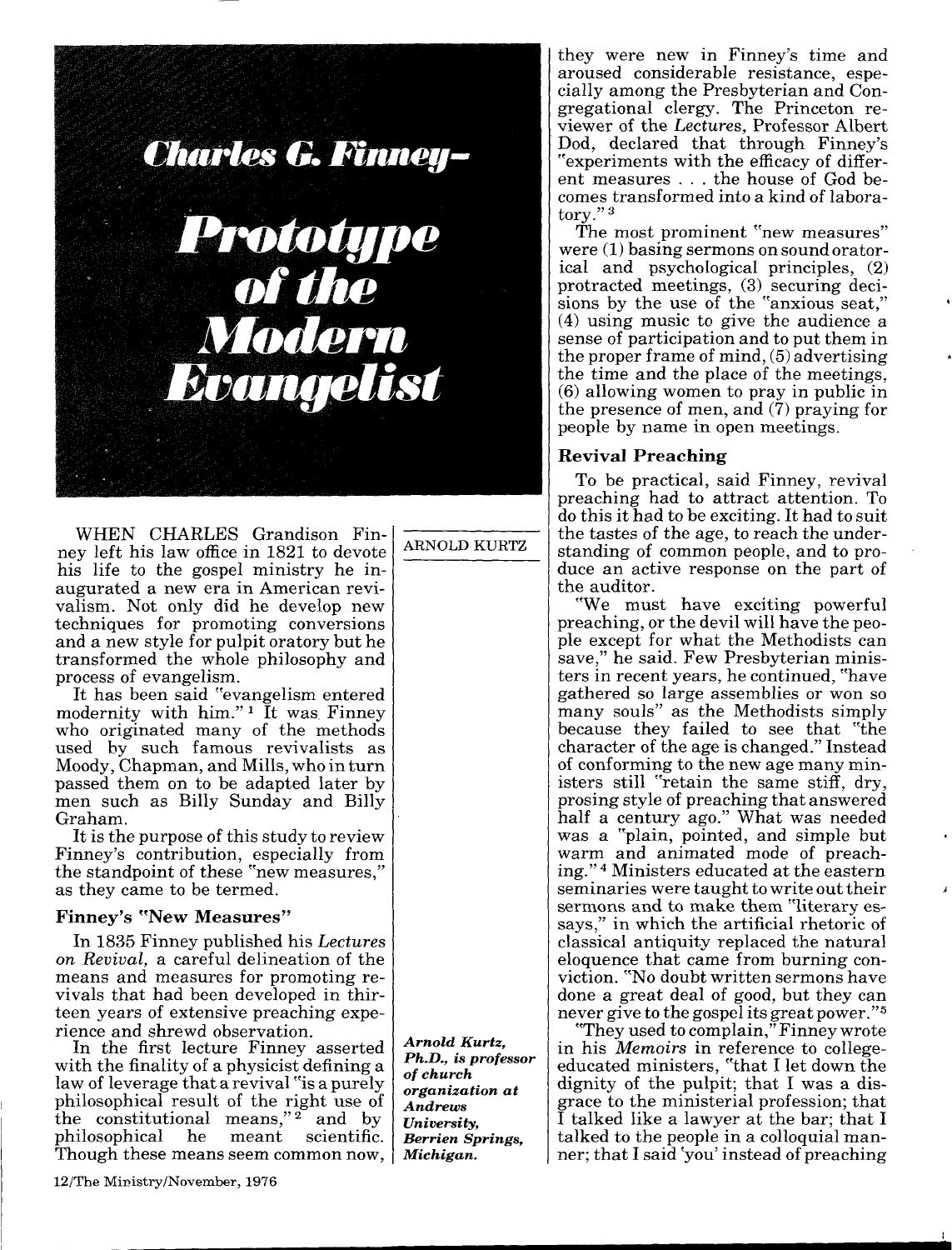about sin and sinners and saying 'they'; that I said 'hell' and with such emphasis as often to shock the people." <sup>6</sup>

Seminary graduates illustrated their sermons by references to ancient history; Finney illustrated his ideas "by refer ences to the common affairs of men," and "among farmers and mechanics and other classes of men I borrowed my illus trations from their various occupations." He addressed them "in the language of the common people." 7 Preaching should be "conversational" and should arouse interest by anecdotes "real or supposed." If the learned complain, "He tells sto ries" or "He is simply a story-telling minister," let them remember that "that is the way Jesus preached. And it is the only way to preach." 8

Finney objected to manuscript preach ing not only because it impeded the nat ural flow of thought but also the natural flow of emotions and the use of gestures. "Gestures are of more importance than is generally supposed. Mere words will never express the full meaning of the gospel." If a minister only feels what he says, and acts as he feels, "he will be eloquent." A minister must do what the actor does, "so throw himself into the spirit and meaning of the writer as to adopt his sentiments . . . embody them, throw them out upon the audience as a living reality. ... If by 'theatrical' be meant the strongest possible represen tation of the sentiments expressed, then the more theatrical a sermon is the better." <sup>9</sup>

When objectors cry out that this is letting down "the dignity of the pulpit," they ought to remember that while they are preaching "sanctimonious starch" the "theatres will be thronged every night," for "the common-sense people will be entertained."<sup>10</sup>

Those who objected to revivalists' arousing the emotions forgot, said Fin ney, that "God has found it necessary to take advantage of the excitability there is in mankind to produce powerful ex citements among them before He can lead them to obey." $11$ 

Yet Finney was no advocate of emo tionalism for its own sake. He empha sized the necessity for the revivalist to keep control over his meetings. He quoted the Biblical injunction, "Let all things be done decently and in order," and deplored the "fanaticism" and "rash zeal" of the great revivals of Edwards and Whitefield.<sup>12</sup>

Finney believed that almost every conversion took place in two stages: that



*Charles G. Finney*

of being awakened and that of being quickened. During the first stage the re vivalist was to address himself to the "animal feelings" or the natural affec tions, while during the second he ad dressed the spiritual or religious affec tions. It was all very well to excite individuals in order to "awaken" them, but a very different approach was neces sary to get them from that state to a state of conviction. The ignorant revivalists stopped at arousing the animal emotions, instead of proceeding to appeal to the religious affections.

## **Protracted Meetings**

The only thing more effective in con verting sinners than a good sermon based on these sound oratorical and psy chological principles was a series of such sermons. Hence he advocated the use of "protracted meetings." "The design" of a protracted meeting, he said, was "to de vote a series of days to religious services in order to make a more powerful impres sion of divine things upon the minds of the people." <sup>13</sup>

Finney's justification of these meet ings was typical of his outlook. "Their novelty excites and fixes attention. Their being continued from day to day served to enlighten the mind and has a philo sophical tendency to issue in conver sions." 14 He knew that protracted meet ings could be overdone and realized that they must not interfere with worldly du ties or family devotions. The minister must use common sense in scheduling meetings, particularly during such un usually busy periods as the planting and harvest seasons.

Later evangelists used protracted meetings as a matter of course. Moody regularly conducted two or three meet ings a day, and sometimes held all-day meetings. 15 Finney's advice to have one minister or evangelist conduct the pro tracted meetings from beginning to end, coupled with the idea of a continuous se ries of services for prayer and preaching over a long period of time, was the start of the standard type of revival meeting that became prevalent throughout the United States in the nineteenth century.

## **The Anxious Seat**

Finney described the anxious seat as "the appointment of some particular seat in the place of meeting (usually the front benches or pews) where the anxious may come and be addressed particularly and be made the subject of prayers and some times conversed with individually." He